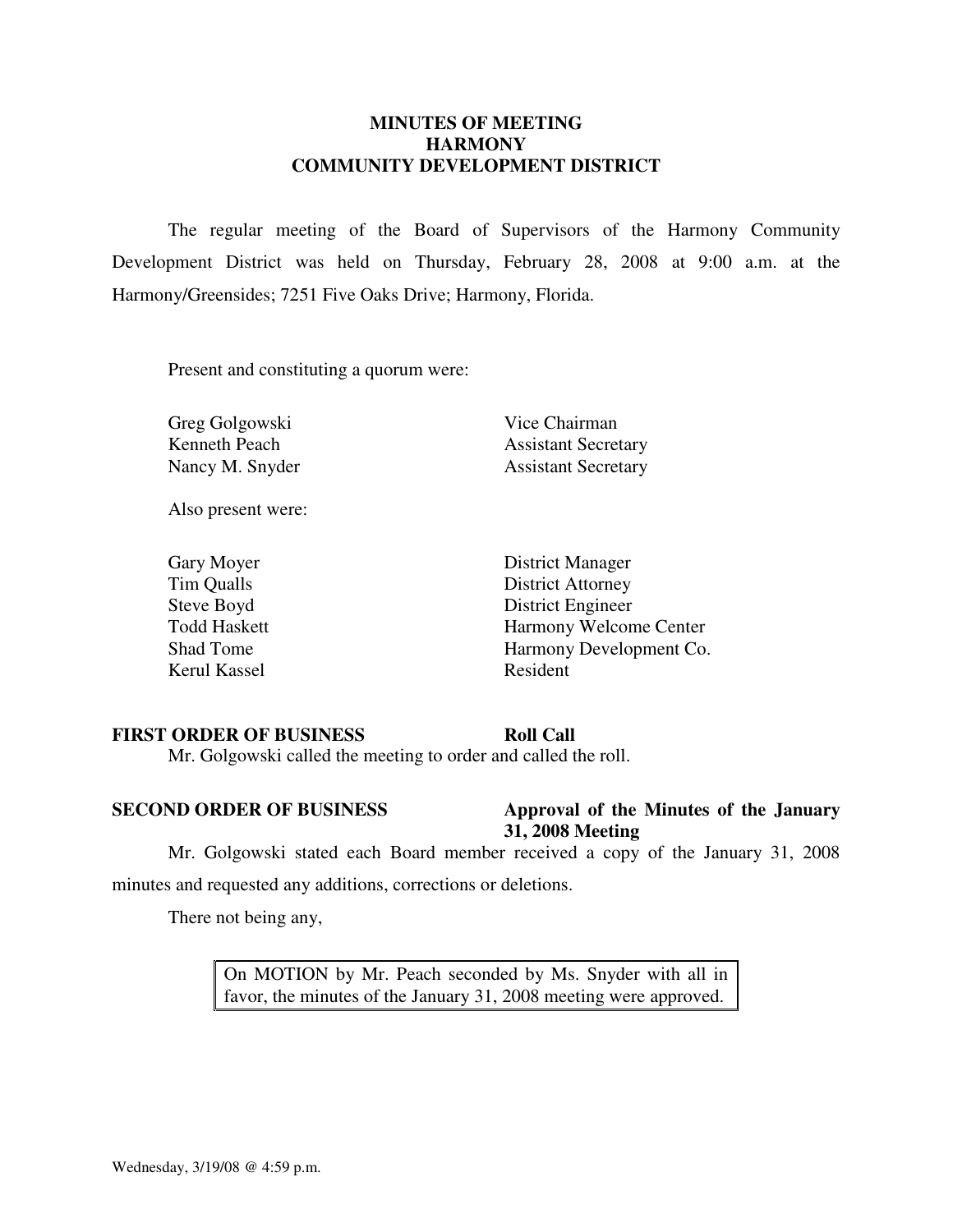#### **THIRD ORDER OF BUSINESS District Manager's Report**

 Mr. Moyer stated I am not certain whether or not we went through the process of appointing me as Secretary. Mr. Nanni was Secretary prior to resigning from Severn Trent Services. Therefore, a motion appointing myself as Secretary to replace Mr. Nanni is in order.

There being no comments or questions,

On MOTION by Ms. Snyder seconded by Mr. Peach with all in favor, appointment of Mr. Moyer as Secretary of the District was approved.

 Mr. Moyer stated I reported last month the web page was being transferred over to Ms. Brenda Wright; and it is more complex than the normal ones we routinely do, but I believe she is making progress and did, in fact, post the minutes on the web page, which is a step in the right direction.

# **FOURTH ORDER OF BUSINESS Attorney's Report**

 Mr. Qualls stated the first item is under the umbrella of the boat and dock master facility maintenance. I reviewed the agreement which each Harmony resident signs before taking the boat out. While the agreement and the exculpatory language were sufficient, we bolstered some items. Additionally, we omitted the specific date of the agreement, and there are now going to be two documents which must be signed. Each resident must sign the first agreement prior to taking out the boat. The second document is a checklist of items they need to keep in mind prior to taking out the boat, which contains language to be initialed. I recommend you review this carefully because it is important these agreements are clear and unequivocal. Although they may be clear to several attorneys who drafted them, I want to ensure they are clear to the Board; after which they will be finalized and ready for signature. The Boat Use Agreement is similar to the original one. However, we added some key language as well as a place for users to initial in order to be certain they understand it. In the interest of time, you may take this documentation home with you and e-mail me any suggestions you may have. However, I want to finalize this as soon as possible.

 Ms. Snyder stated perhaps it makes sense to allow the user to take the boat away from the dock and go around for 15 to 20 minutes. I believe allowing a person to dock a boat; tie it up as well as demonstrate how they will leave it may eliminate some problems.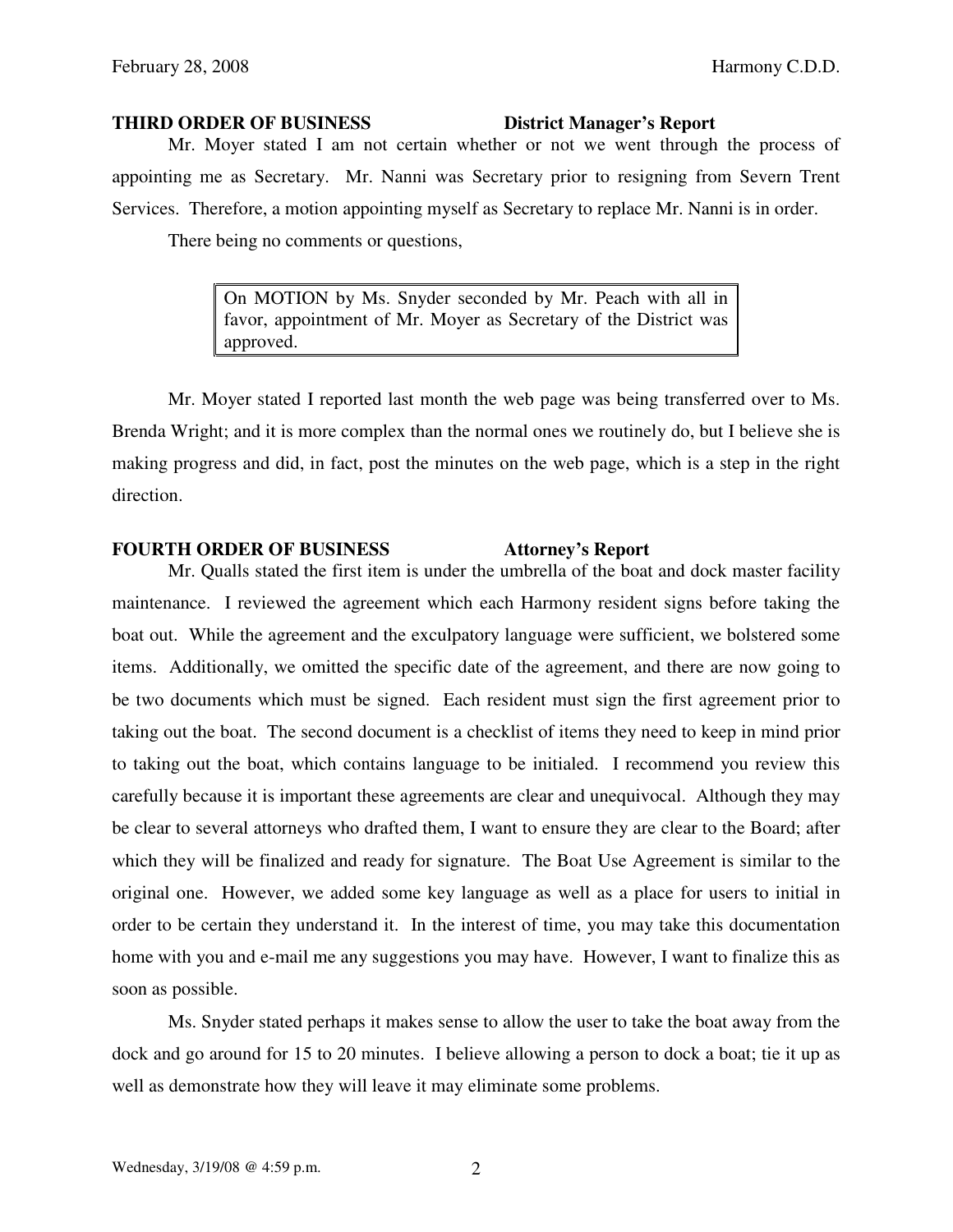Mr. Qualls stated this District and others like it have many amenities such as this and there is going to be a learning curve to ensure the boats are used properly. Therefore, we advise it is necessary to go through this process each time a resident takes a boat out, even though it may appear to be repetitive. The first agreement needs to be signed once for the record. We believe the second agreement should be reviewed each time the boat is taken out.

 Ms. Snyder stated I agree with this and when I signed the first agreement, we reviewed the rules for approximately five minutes. I believe 99% of the people can probably run a boat, but 1% may be causing the damage.

 Mr. Qualls stated according to this agreement, the person taking the boat out will be held responsible for acting as captain of the boat for the entire time.

We reviewed the Harmony Rules and Policies relating to private use of public property, which is in the realm of using the parks in this community. Those policies need to be amended and rules need to be adopted for the specific purpose of using the boats. Several procedures are required whenever a local government adopts rules. First of all, you must hold a rule workshop which has to be noticed for the public to attend; after which you must notice the District's intent to adopt a rule. I am recommending commencement of this process immediately in order for us to get sufficient rules in place and ensure these boats are being used in a safe and proper manner.

In summary, I have given you two items for consideration. The first one is to have both of these agreements and the second item is a motion authorizing us to commence the rulemaking process in order for us to draft some rules for presentation at the public workshop. We will all work together to ensure the adopted rules are fair and thorough.

 Mr. Peach stated the draft wording on the reminder agreement is signed at the time of your orientation to Buck Lake. I am not certain whether this assumes or requires an orientation. I believe testing each interested individual will be an opportunity to determine their boating skills. Once this is done, they are in agreement each time they go out they are aware of these rules and regulations which they learned at orientation. I am not certain whether or not this needs to be codified anywhere, but they should be available for completion at the orientation with the dock master.

 Mr. Golgowski stated perhaps we should include in the rules an orientation with a practical demonstration.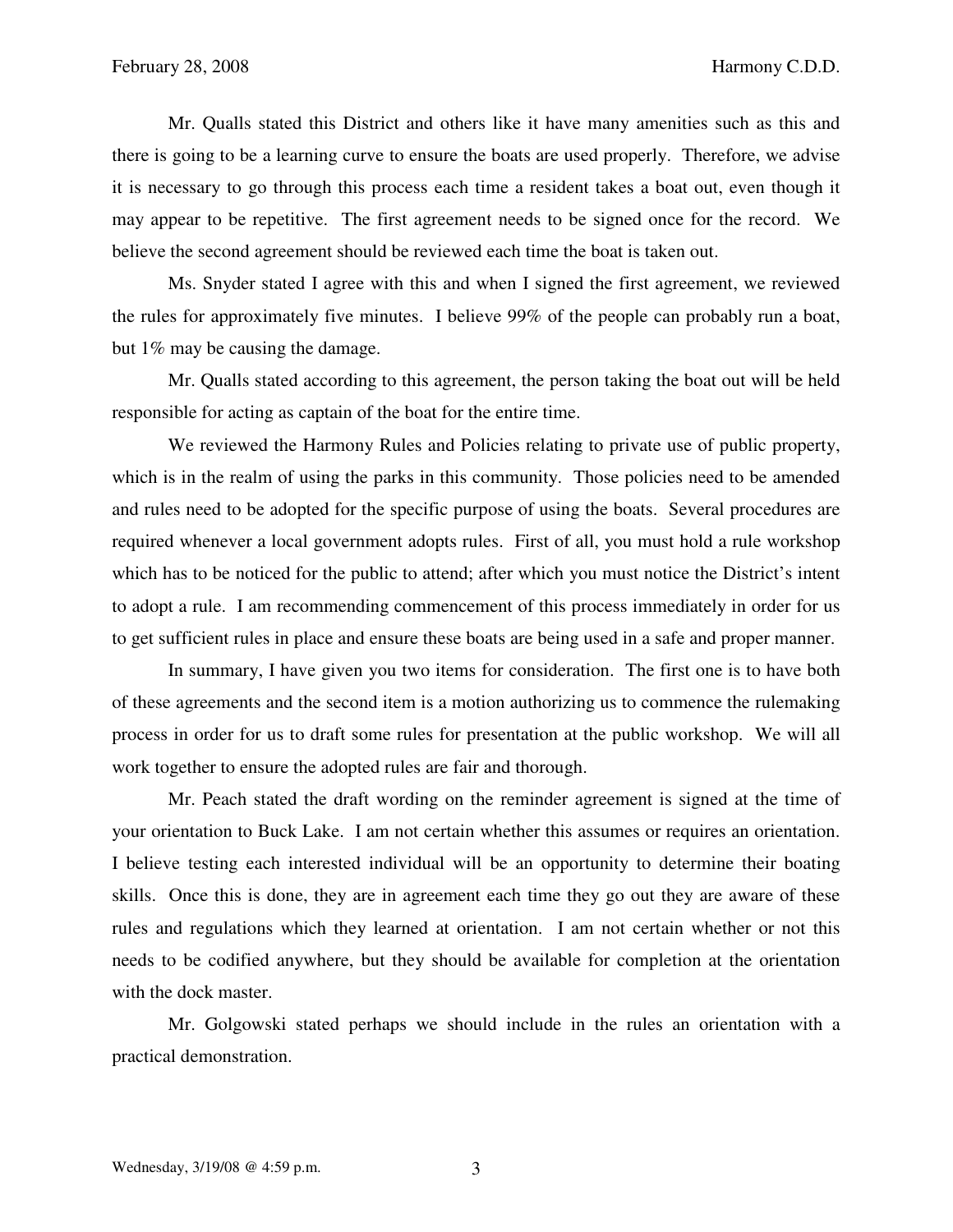Ms. Snyder stated I thought we were going to have a 30-minute course prior to taking the boat out.

 Mr. Golgowski stated your point is well taken and I would advise the Board to address this issue in the rules.

 Mr. Qualls stated it is important to make this as clear as possible. The first agreement will cover any liability. The other agreement provides more details in order to ensure the boat is returned in the condition it was taken out.

Ms. Snyder asked will residents be allowed to give suggestions?

 Mr. Qualls responded the Board can certainly entertain the idea of allowing public comment at the rulemaking workshop.

Ms. Snyder asked will this also cover the parks?

 Mr. Qualls responded these rules apply to boat use. However, if you want to hold additional workshops to ensure those rules are adequate, this is certainly acceptable to me.

Ms. Snyder stated I will look at the other rules.

There being no further discussion,

On MOTION by Mr. Peach seconded by Ms. Snyder with all in favor, the District Attorney was authorized to commence the rulemaking process with regards to rules and regulations for use of the boats.

 Mr. Moyer stated it will be helpful if you can send me the forms of notice for the advertisement.

Mr. Qualls stated we will do so.

Mr. Golgowski asked do you want comments within one week?

 Mr. Qualls responded this is fine. The current agreement is acceptable, but this is much better with regards to making sure the boats are being carefully monitored and used. You may continue using the agreement as long as it is signed each time the boats are taken out. However, if this becomes difficult to keep track of, I recommend shutting the boat use down until the agreements are solidified.

 The next item pertains to the dock master and the boats. I was asked to look into the best way to structure an agreement for the person managing the dock facility at all times. I understand the Board may want to have another individual to assist in managing the dock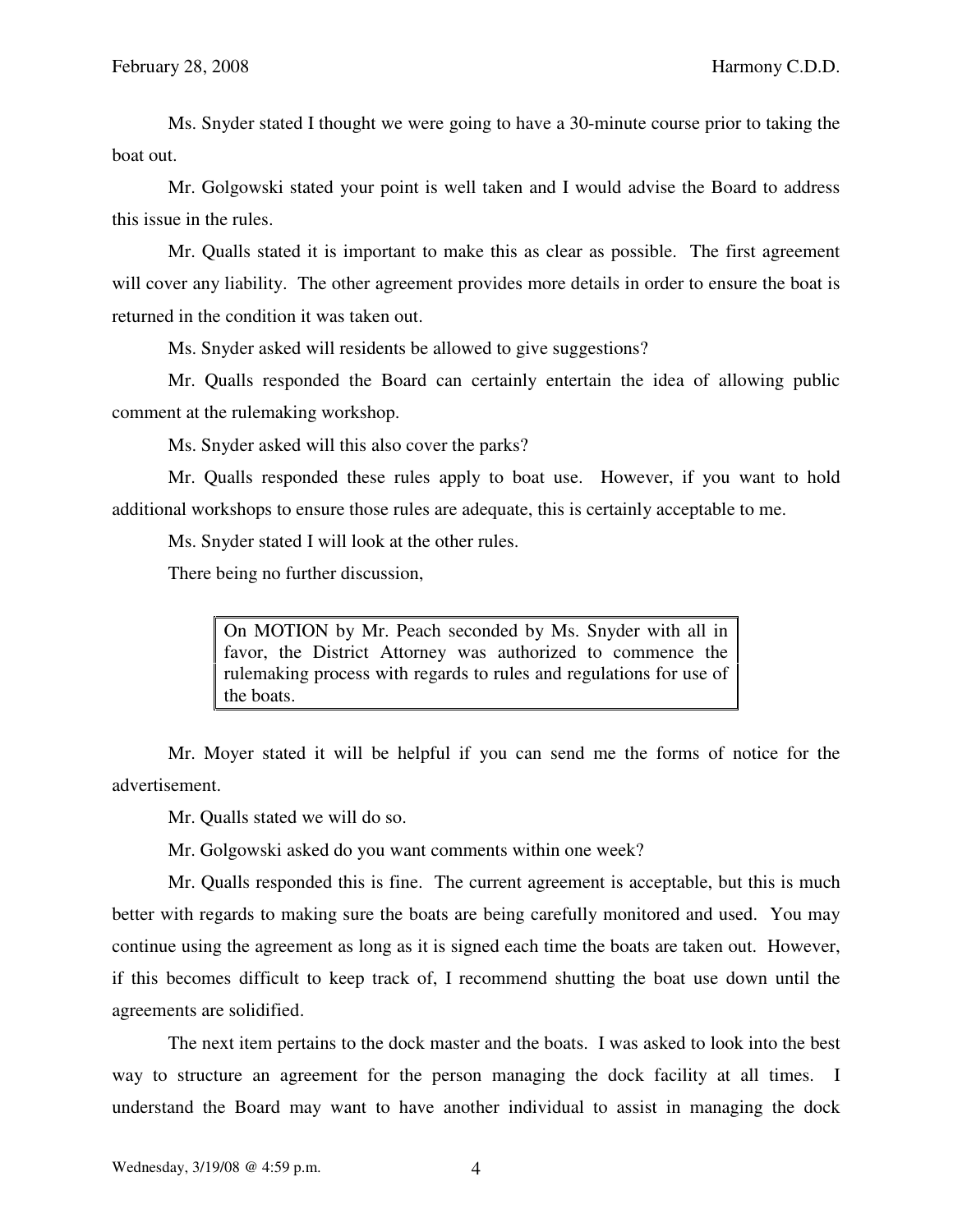facilities in the event Mr. Belieff is unavailable. I am going to read the statute. *This District has contracted with a District Manager who has the statutory duty and responsibility to supervise the works of the District and to preserve and maintain "any improvement or facility" constructed or erected pursuant to provision of this act for maintaining and operating equipment owned by the District. This will include the boats and the dock master facility.* Chapter 190 also states, *The District Manager may hire staff; professional, clerical and otherwise; to carry out that duty to maintain the equipment.* It is our recommendation you direct the manager to contract with the individuals who are going to be in charge of maintaining the dock facilities, which is positive from a policy standpoint. Although the District may hire these people even though there is no expressed duty, the District will have to get insurance among other things. In addition, if the employment or contractual agreement is through the manager, the Board may look to the manager as opposed to three or four different individuals to ensure everything is going well. This is easier and it is expressly set forth in the statute the manager may hire these people as well as manage the works of the District. This recommendation is part of the draft agreement and has been done in some of our other Districts. However, this is open for debate and I am open to your suggestions and recommendations.

Ms. Snyder asked does the manager supervise Mr. Belieff?

Mr. Qualls responded your manager is Mr. Moyer.

Ms. Snyder asked will you be managing the facility?

 Mr. Moyer stated there are a couple of ways we can do this. We can hire someone through Severn Trent to be on site; or we can also look at an employee lease situation. However, I believe Mr. Qualls recommends the employee be hired through Severn Trent; and the developer may have someone on site performing the same function on behalf of the developer.

 Mr. Qualls stated that is correct. You already do a great job of managing the works of the District, and according to your District Charter, which is Chapter 190; you are in charge of managing the dock and the boats. This will allow Mr. Moyer to carry out his duties in a practical manner, and additionally allows the Board to look to Severn Trent in the event of any problems.

Mr. Moyer stated things will be more streamlined.

 Mr. Peach stated while the management company has the ability to make something happen statutorily, this has not been the case.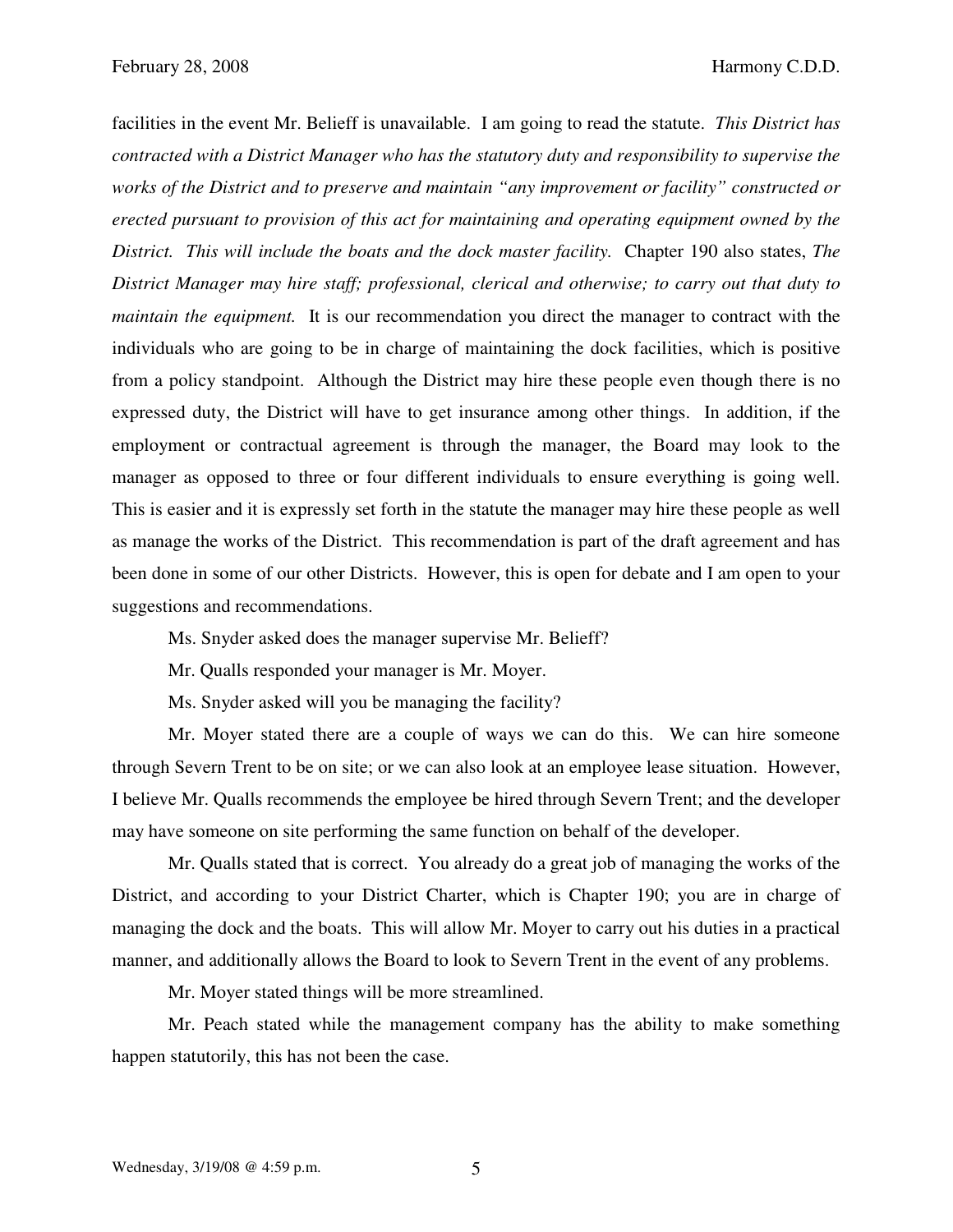Mr. Moyer stated we will have to look at budget implications as we go through this process. There are going to be associated costs, whether it is a direct hire or an employee lease situation; and we will be required to identify those costs and determine a dollar location within our budget. We will start working in this direction now.

 Mr. Peach stated we can initiate the effort to commence the process of determining the location in which we may change the budget.

Mr. Golgowski asked will you be able to come back with a proposal next month?

Mr. Qualls responded I believe so.

Mr. Haskett asked is there a current agreement in place with Mr. Belieff and the District?

Mr. Golgowski responded I understand Mr. Belieff is a District employee.

Mr. Qualls stated I have not seen any documents which reflect this.

 Mr. Peach stated I recall a withholding issue arose several years ago and it appears we had some type of contract at the time.

Ms. Snyder asked who is paying his salary?

 Mr. Golgowski responded the manager is paying him and I believe there are withholding and other benefits involved.

Mr. Moyer stated I will check on this.

 Ms. Snyder asked should we make note and start including these issues for our new budget?

 Mr. Moyer responded that is correct. We will commence discussions of the budget process and what it should look like in April, as we did last year.

#### **FIFTH ORDER OF BUSINESS Engineer's Report**

 Mr. Boyd stated we presented the results of our CDD-wide sidewalk inspection as well as a draft inspection and maintenance policy at the last meeting. The Board directed us to get pricing to repair problems identified as Level 1; constituting any cracks which are three-quarters of an inch or greater. Our research indicates this is the standard practice for municipalities around the country. We also categorized any cracks between a half-inch and three-quarters of an inch as a Level 2 priority. Level 1 and 2 priorities were marked with paint in an effort to make residents aware of those areas. We received one price for Level 1 improvements and we are waiting for a second price. The price received is excessive and did not take into account the effort to make in-place repairs as opposed to pulling out and replacing all of the panels.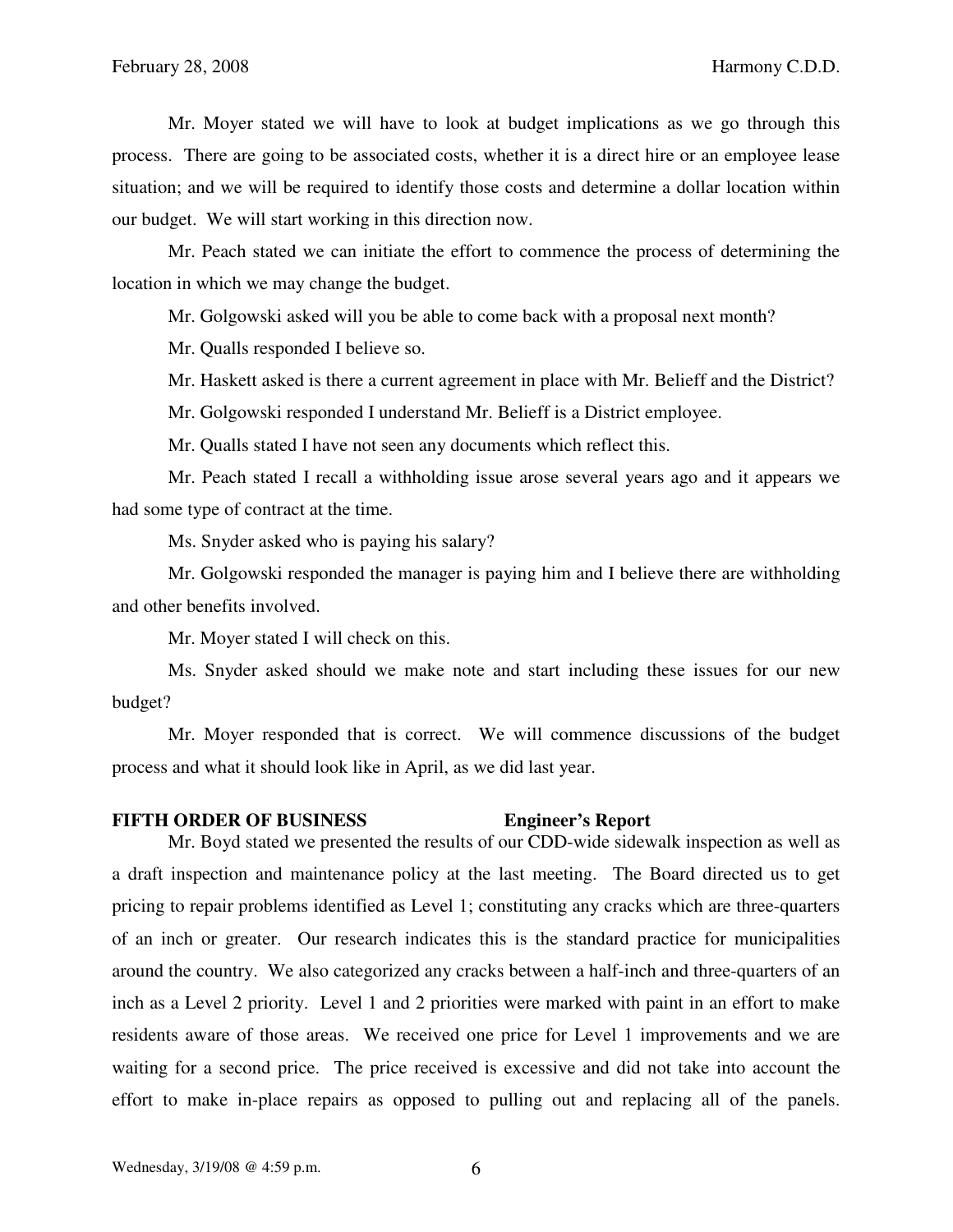Therefore, we would like some time to work with this price and complete the process of obtaining at least one more price; after which we will bring back a formal bid for your approval next month.

 Mr. Peach stated although it was appropriately marked, this is an urgent matter from a timing standpoint. In District Counsel's opinion, can this be extended for an additional 30 days providing everything is still marked?

 Mr. Qualls responded I cannot answer this question because tripping liabilities are unpredictable. However, you should ensure these areas are still clearly marked. I believe the minutes from the last meeting stated a notice was going to be put forward indicating the purpose of the paint via e-mail or bulletin. Communicating this information certainly goes a long way to ensure people are aware there is a separation in the sidewalk. However, I am not certain what internal communication may have been used.

Ms. Snyder stated I cannot recall reading it, but I have seen some of the markings.

 Mr. Peach stated we will facilitate this through the Harmony Development Company. However, we have not received anything to send out. Can you get this information?

Mr. Moyer responded we will do so.

 Mr. Golgowski stated from a timing perspective, the deadline for the next Harmony Notes Newspaper is next Wednesday.

Mr. Moyer asked who should I send the information to?

Mr. Golgowski responded the information should be sent to the main office.

Ms. Snyder asked can the information also be e-mailed?

 Mr. Peach responded this is possible. We recently discovered we probably only have approximately 50% of the e-mail addresses, which we are trying to get updated. Therefore, Harmony Notes is a good supplement as well, which will get to all of the addresses.

 Mr. Moyer stated I believe it is going to be approximately one paragraph which will state, *We have undertaken a study; we have identified and marked certain areas and these are the reasons for the markings. Please be cautious.*

### **SIXTH ORDER OF BUSINESS Developer's Report**

 Mr. Haskett stated I have some information with regards to some recent activity at the Ashley Park Pool & Cabana Facility. A few residents of Ashley Park came before the Board at the last meeting to complain about some unruly activities taking place. The last two pages of this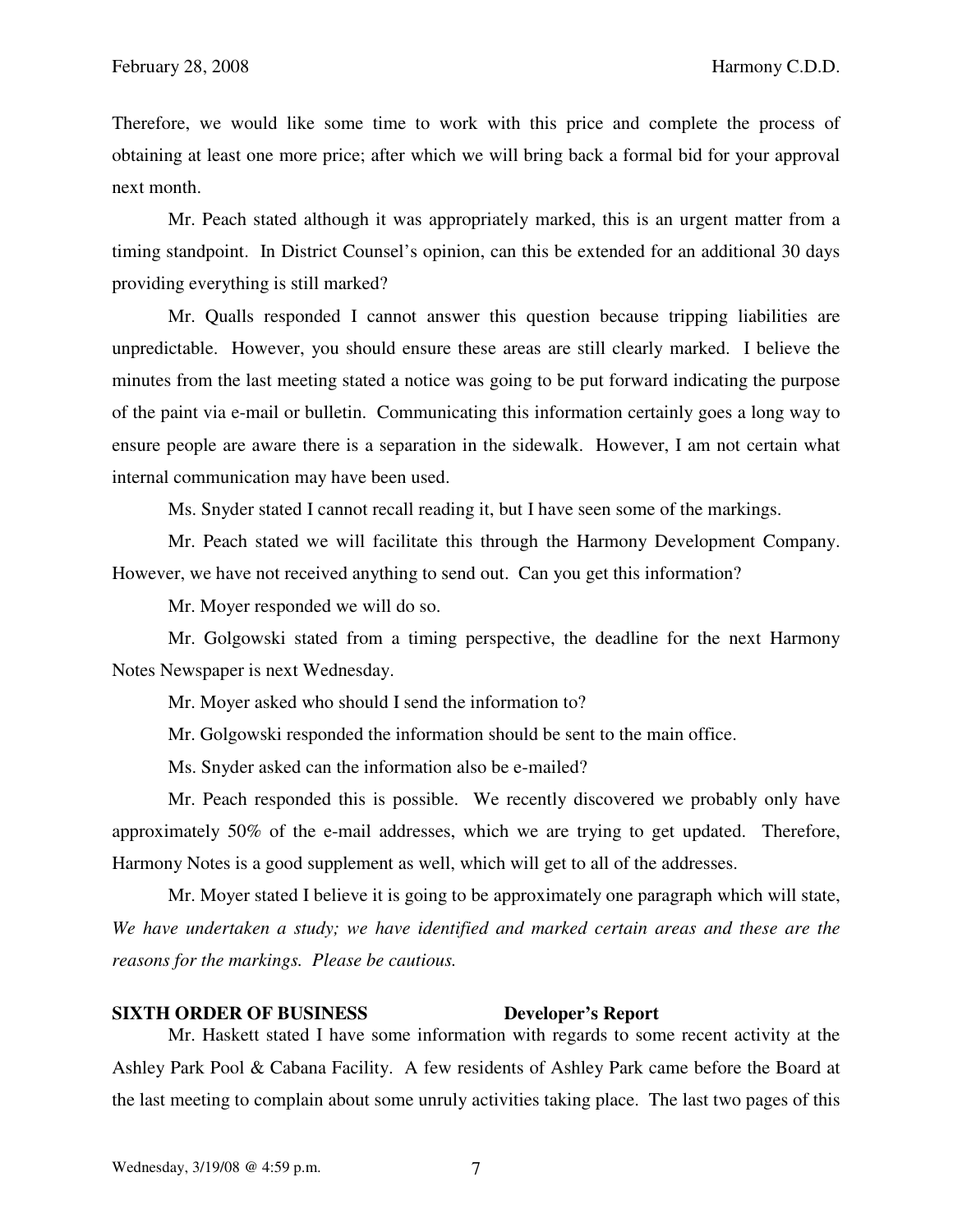proposal show an entry gate to the pool area which appears to have been vandalized quite frequently over the past few weeks. As of yesterday, the damage has gotten worse. As a result, people have been jumping over the fence instead of going through the gate. Therefore, it will probably have to be replaced. Wired for Tomorrow LLC has worked on our camera system at the Buck Lake Facility. They are proposing to install a four-camera system at the Ashley Park Cabana which will focus mainly on the pool area with two cameras; a camera focused directly on the gate leading into the cabana; and another camera focusing down the corridor between the two restroom facilities. Since the cameras were installed at Buck Lake, it has been quite evident there has been no vandalism since they were installed. Therefore, I believe it is definitely a good deterrent. If the guilty party looks directly into the camera, I believe they will be caught in the act. It is good equipment. Wired for Tomorrow has done a large amount of work for the development as well as the CDD. It is all commercial-grade equipment at a cost of \$4,845 for the entire system. In comparison, the CDD spent \$6,515 for a four-corner system at Buck Lake. This system will have internet access since it is in the cabana area and can be viewed by residents through a separate access code. If authorized personnel were actually here and there was some type of commotion at the pool, they can simply access the internet on their computer and view these cameras without ever leaving the facility. This may also help to prompt them to call the police in order to stop anything further from happening.

Mr. Peach stated I want to know whether or not there are some privacy concerns.

 Mr. Qualls stated I can look into this, but my initial reaction is this is a public facility and I do not believe these cameras are anticipated to be in the restrooms, but in the pool areas. Since the District does not have enforcement power, I believe this is justifiable to assist in maintaining the infrastructure. However, I will review the subject diligently and report back to the Board next month, if this is acceptable.

 Mr. Peach stated I want to know what legal responsibility we have for using the system if something occurs. We should have the necessary information available for law enforcement. On the other hand, we are making a commitment for it to do something by inputting this data. Do we have any issues related to system failure?

 Mr. Qualls responded since we are going to conduct a rule workshop, we can draft up some rules in this regard, by looking at what other Districts, cities or government entities have done.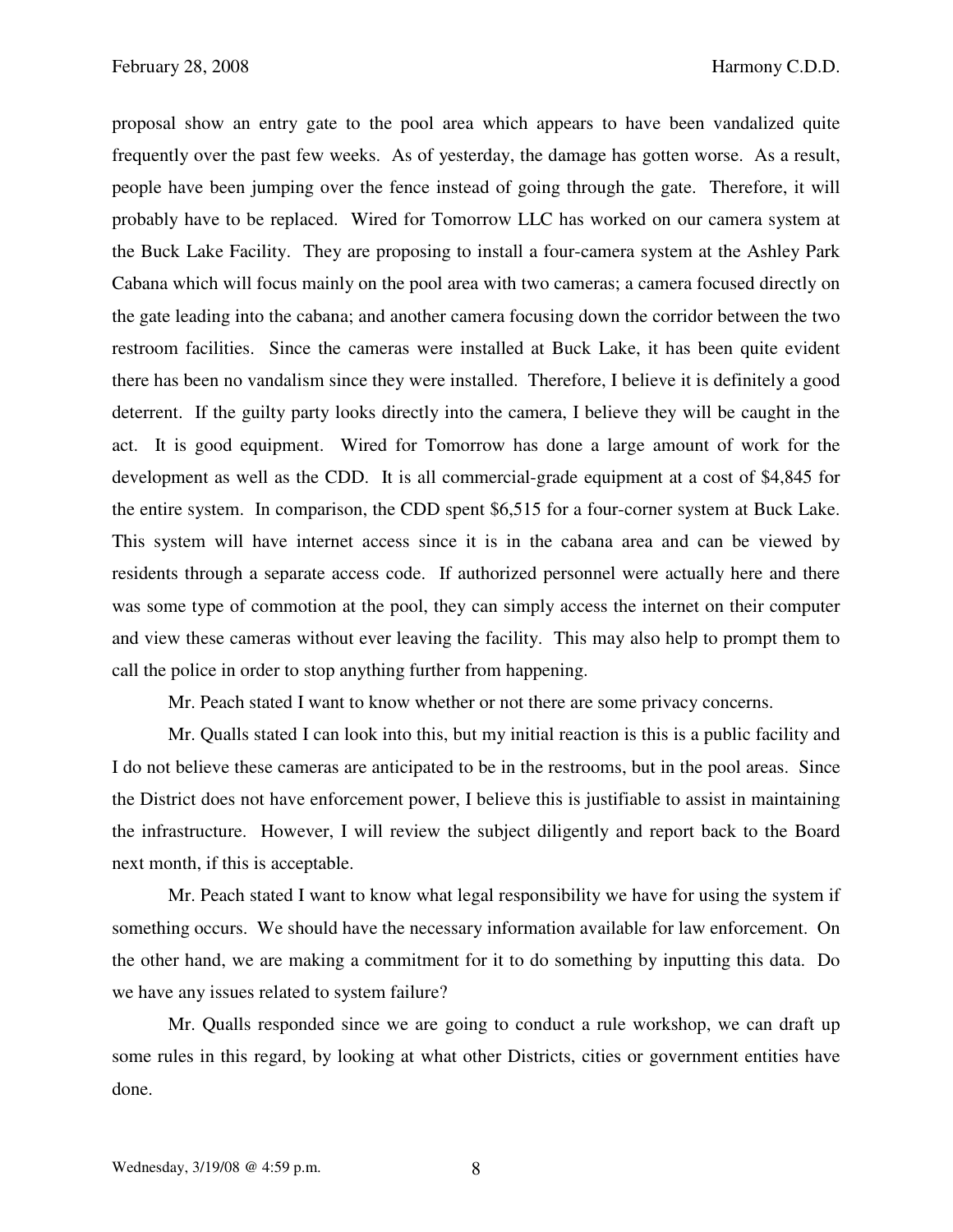Mr. Golgowski stated I believe the intent of this system is to provide a record for enforcement of rules as opposed to monitoring of safety.

 Mr. Peach stated I believe this is a justifiable concern since there may be an expectation of us to provide safety protection in the event there is an accident at the pool.

 Mr. Moyer stated perhaps we may have to post signage indicating the cameras are for security purposes only and not safety monitoring.

 Mr. Haskett stated swim club and cabana rules are posted there which reflect the same rules applicable to the large park and pool, and specifically state you swim at your own risk.

 Mr. Peach stated this is a one-time investment versus the ongoing investment involved with these repairs. Although it may not be a budgeted item, it is probably a good investment for all of us.

 Mr. Moyer stated we are complete with our audit, and when we did the budget we anticipated a fund balance going forward commencing October  $1<sup>st</sup>$  of \$203,000, but we actually ended up with \$221,000. Since we have more money in the fund balance than we anticipated, I recommend we transfer \$18,000 of surplus funds into the contingency account for operation and maintenance.

Ms. Snyder asked how many Speco Weatherproof cameras are there?

Mr. Haskett responded there are four cameras.

 Mr. Golgowski stated the proposal for the system states it is for each pool area. Are we referring to more than one pool area?

 Mr. Haskett responded that is correct. This proposal is only for the cabana at Ashley Park, with the option to duplicate the system for the swim club should the need arise.

Mr. Golgowski asked has the system been working reasonably well?

 Mr. Haskett responded yes. I believe the main reason for this is there is a small alcove area at the cabana which is isolated from residents. The camera is going to focus on areas in which things can happen without the public seeing it.

There being no further discussion,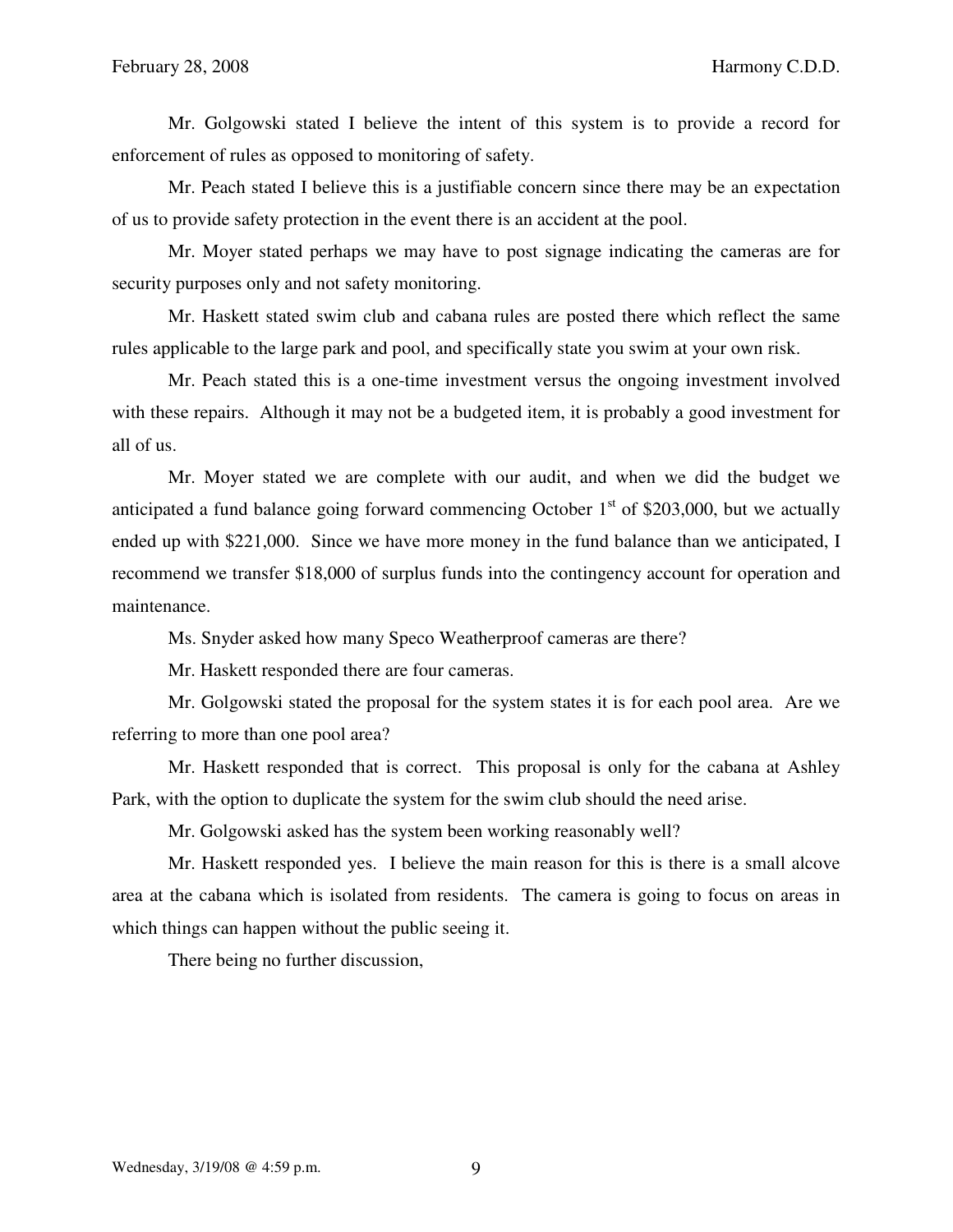On MOTION by Ms. Snyder seconded by Mr. Peach with all in favor, the proposal from Wired for Tomorrow, LLC to install a security camera system at the Ashley Park Pool & Cabana Facility in the amount of \$4,845 was approved and Severn Trent Services was authorized to transfer \$18,000 in excess funds from the fund balance to the contingency account for operations and maintenance in order to assist in paying for these and other repairs.

 Mr. Tome stated Mr. Vence Smith, Jr. is no longer employed by the Harmony Development Company.

# **SEVENTH ORDER OF BUSINESS Discussion of the Monthly Boat Report**

 Mr. Golgowski stated all boats are afloat once again as of today. During this reporting period last month, we were lacking the two pontoon boats because they were under repair, and the larger pontoon boat had additional repairs done to its pontoons. When we were discussing docking issues earlier, the pontoons were beaten up to the point they were at risk of puncturing the boat, which would have been tragic. However, they were repaired in terms of adding heavy bumpers to the pontoon sides to provide a strip of protection to absorb the blow in the event they hit the dock. We hope this demonstration of skills with electric boating will be helpful, as it is slightly different than boating with a strong engine when you are trying to tie up.

### **EIGHTH ORDER OF BUSINESS** Supervisors' Requests

Hearing none, the next item followed.

# **NINTH ORDER OF BUSINESS 4udience Comments**

 *Ms. Kassel stated there is a significant hole at the entrance to the large dog park in which someone can really hurt themselves. It is located at the edge of the paving stones right at the entrance. It is approximately 6" deep and 1' across; and a couple of the pavers have become loose.* 

*Since I was out of town for the last CDD meeting, I am not certain what was discussed with regards to the issue resolution process, but I did not receive notification in relation to this issue. I want to know what the current status is; and if it is still not on line, I strongly request an interim process for issue resolutions.* 

Mr. Golgowski stated we are in the process of putting the web site together.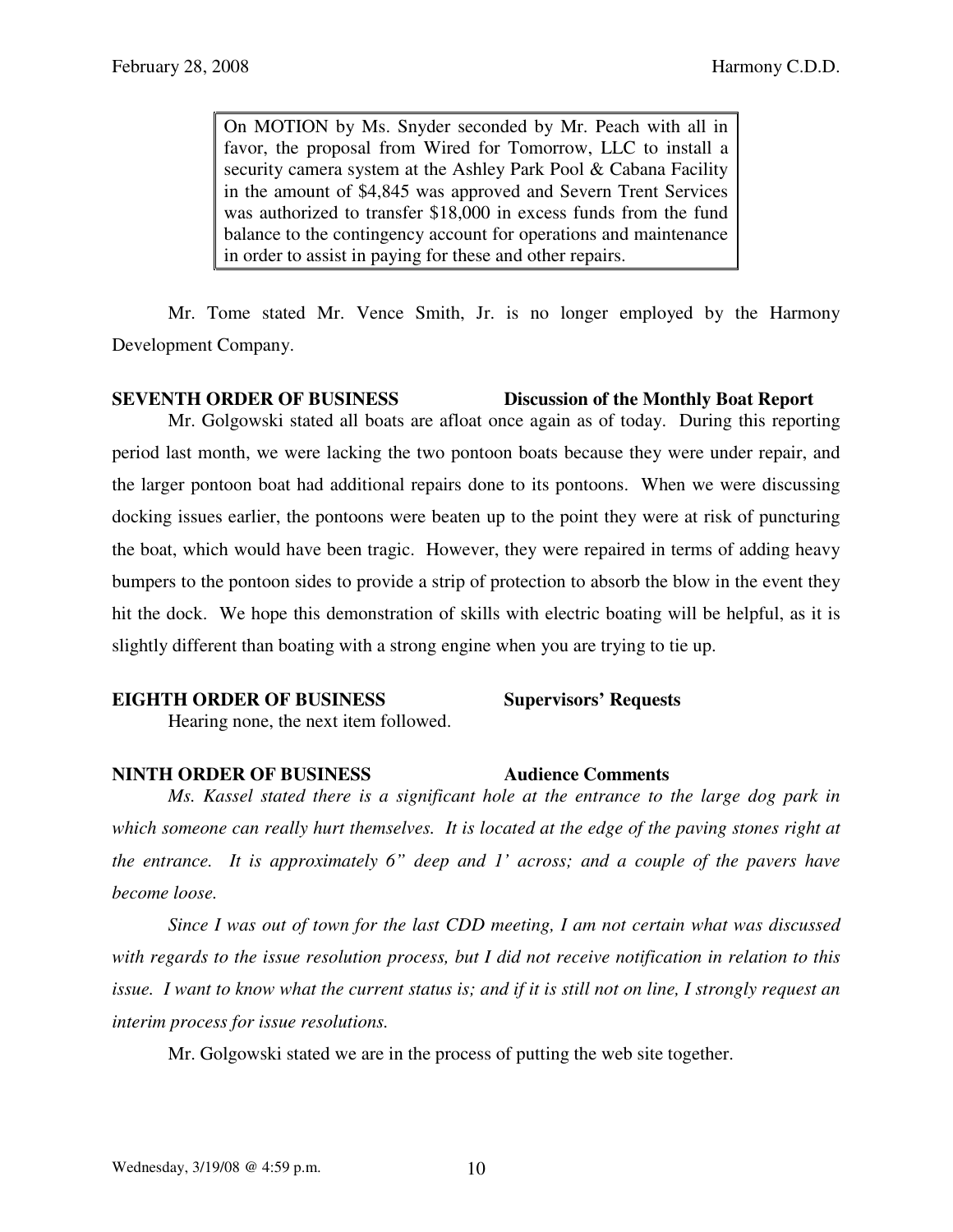Mr. Moyer stated understanding the process is driven by how quickly we get the web site up and running and I believe we are close to doing so, as I mentioned under my report. However, it is more complex than we thought it was going to be, but the driving factor for the issue resolution process is being able to obtain access for people to log in. We have a mechanism in place where this is monitored, and once we obtain the information, we will send it to the appropriate people to get the work done. Although this should have happened a long time ago, we really did not get access to the web site until after our January meeting. Thank you for raising this issue, as we obviously need to keep working on it.

 *Ms. Kassel stated I recommend the CDD post small signs at the various amenity facilities which state, If there is an issue or problem here, please call this number or please go to this web site to register any problem issues which need to be addressed. A telephone number will be particularly helpful when people are right there because it is in the interest of the CDD to ensure these issues are resolved before they become liabilities. It took me a few weeks of going to the dog park and noticing this hole. I saw it for the first time at approximately 6:30 a.m., and when I called the Sales and Information Gallery, I was unable to leave a message and no one was there. If you give residents the opportunity to report problems as soon as they see them, I believe it will bolster the CDD's strength in fending off liability issues.* 

 Mr. Golgowski stated this is a good comment and perhaps the staffing adjustment will assist in focusing on the point of contact as well.

Ms. Snyder asked is there voice mail at the Welcome Center?

 *Ms. Kassel responded there was not an opportunity to leave a message after hours.* 

 Mr. Haskett stated there are five existing information boxes and if the District Manager can provide the most current contact information, we will gladly handle this as we agree the information needs to be there. The Welcome Center recently experienced a reduction in force due to the market. Therefore, we are under-staffed, and the current staff members are probably not the best people to rely on for appropriate handling of these issues since they are sales and administrative people who are capable of taking notes. However, if there is a system in place, we have a much better chance of tracking it and ensuring it is handled appropriately.

*Ms. Kassel stated I want to know how the boat agreement will be noticed to residents. This may be premature since you are going to hold a workshop first.*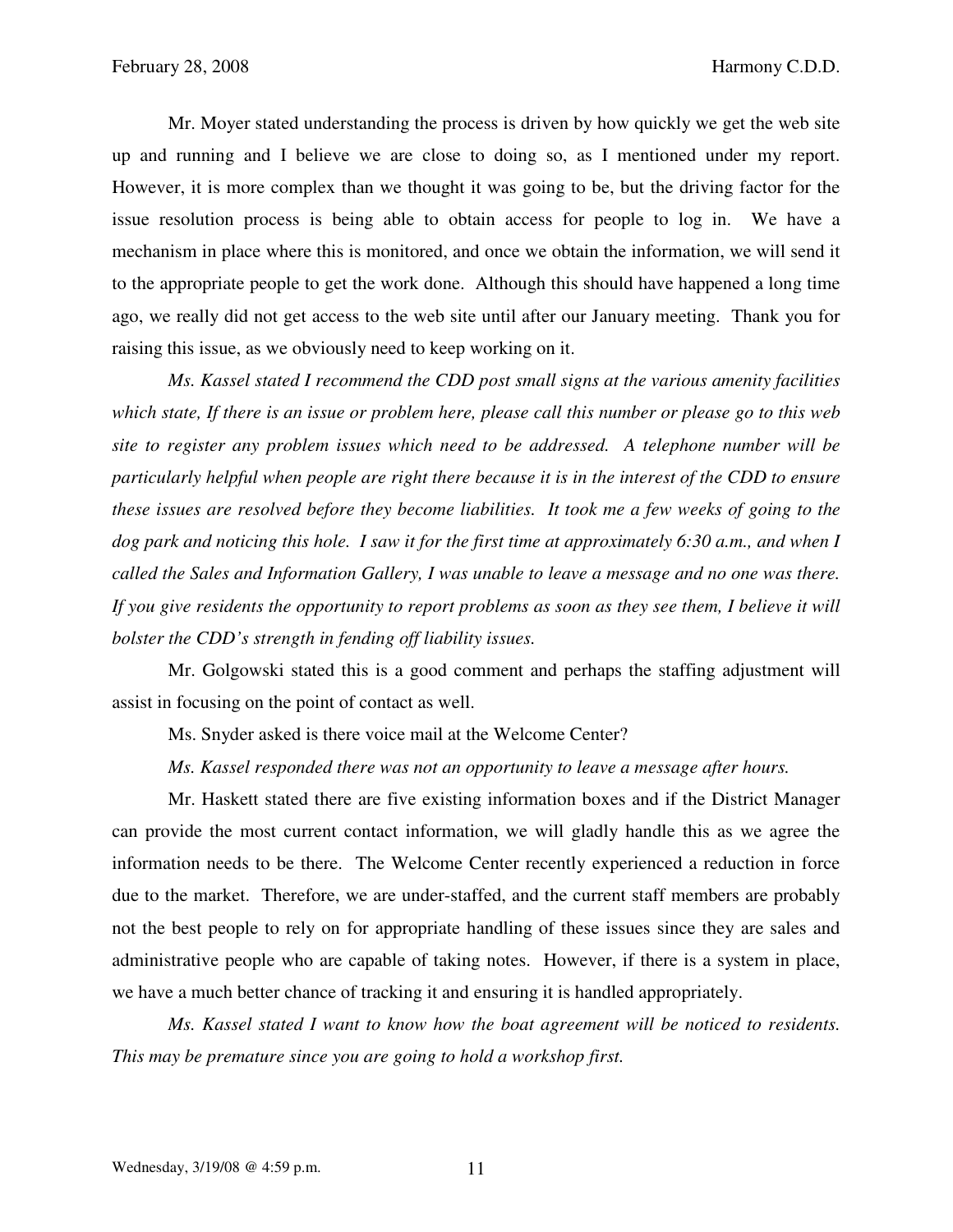Mr. Qualls stated we have a draft agreement which I distributed earlier and I have an extra copy, but I believe the two agreements contemplate there is someone there after dark. I do not believe you can take a boat out on your own.

 *Mr. Kassel asked will the residents be noticed in some way with regards to the change in policy?* 

 Mr. Qualls responded there is going to be a rulemaking workshop which will be publicly noticed.

*Ms. Kassel asked where will this be noticed?* 

Mr. Qualls responded it will be noticed in the newspaper.

 *Ms. Kassel asked are you referring to the Harmony Notes?* 

Mr. Qualls responded it will be noticed in a newspaper which is circulated in the county.

 *Ms Kassel asked which newspaper will it be noticed in?* 

Mr. Moyer responded it will be noticed in the Orlando Sentinel.

 *Ms. Kassel asked will it be noticed to residents any other way?* 

Mr. Moyer responded we will post it on the web site if it is up and running.

Mr. Qualls stated there are no other legal requirements for public notice.

 *Ms. Kassel asked what about the sign issue?* 

 Mr. Haskett responded we will ensure any information is placed in the Harmony Notes as long as we have space. We are the media conduit, but we just need the appropriate information for placement.

 Mr. Peach asked does it make sense for us to provide for automatic copy of the legally required statutory notice to the Harmony Notes?

Mr. Moyer responded this can be done.

 Mr. Golgowski stated the Harmony Notes is a monthly newsletter with a deadline at the beginning of the month for the next month. Therefore, if we want to get something in the April edition, we need to receive it by next Wednesday.

*Ms. Kassel asked who will administer the boat agreement?* 

Mr. Qualls responded I believe it will be administered by the dock master.

 *Ms. Kassel asked can you explain the purpose of the LED monitors for the new security camera system?*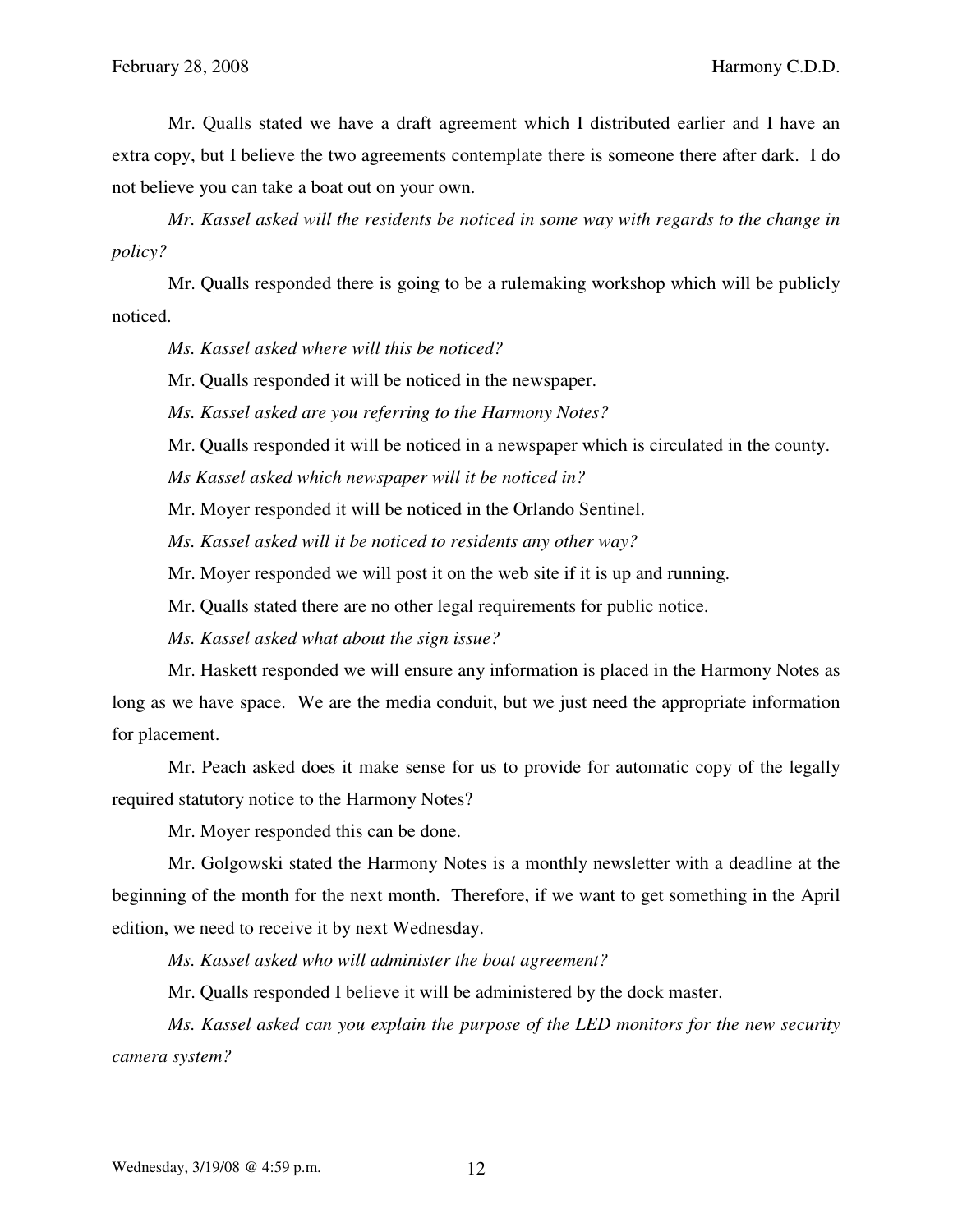Mr. Haskett responded since it is internet-accessible, it does not appear to be necessary, but you definitely need a monitor when you are on site. If you are passing by and want to check the system quickly, it is in front of you and allows for on-site programming. In order to download the information, you must have the monitor with you. It is a minimal cost compared to the entire system in order to ensure it functions properly.

*Ms. Kassel stated I have a 19" monitor which I will be happy to donate to the CDD for this purpose.*

Mr. Golgowski stated perhaps they are willing to adjust their bid.

 Mr. Moyer stated perhaps you can get with Mr. Haskett to ensure it all integrates and functions.

 *Ms. Kassel stated I wanted to give it to my husband, but it is not a high-resolution monitor and he cannot use it.* 

*Who is going to be responsible for monitoring it in terms of the CDD?* 

 Mr. Moyer responded it all goes back to staffing and budgeting issues during this transition period. Since we tried to be frugal in putting the budget together last year, there is not a large amount of surplus funds in the budget, and we are just starting the process.

 Mr. Haskett stated for clarification, it has a recording capability with two purposes. First of all, the camera is obvious, and someone is going to know if they are considering doing something they are going to be recorded; secondly, it is recorded for police enforcement to be able to go back and look at it. It does not provide immediate monitoring service, unless someone is watching via the internet capability. The idea is to be able to go back and look at who was involved with something.

 *Ms. Kassel stated this is not attended to by staff.* 

 Mr. Moyer stated I do not believe you want to pay for someone to watch this monitor 24 hours per day.

 *Ms. Kassel stated this is not what I mean. When you are looking at hiring new staff to handle various responsibilities, I suggest adding someone for one or two hours a couple of evenings per week with the responsibility of driving around as a security person. I just wanted to put this out there as a possibility.* 

 Mr. Qualls stated although this is a great suggestion, the District is the entity which maintains the infrastructure, but they do not have enforcement power.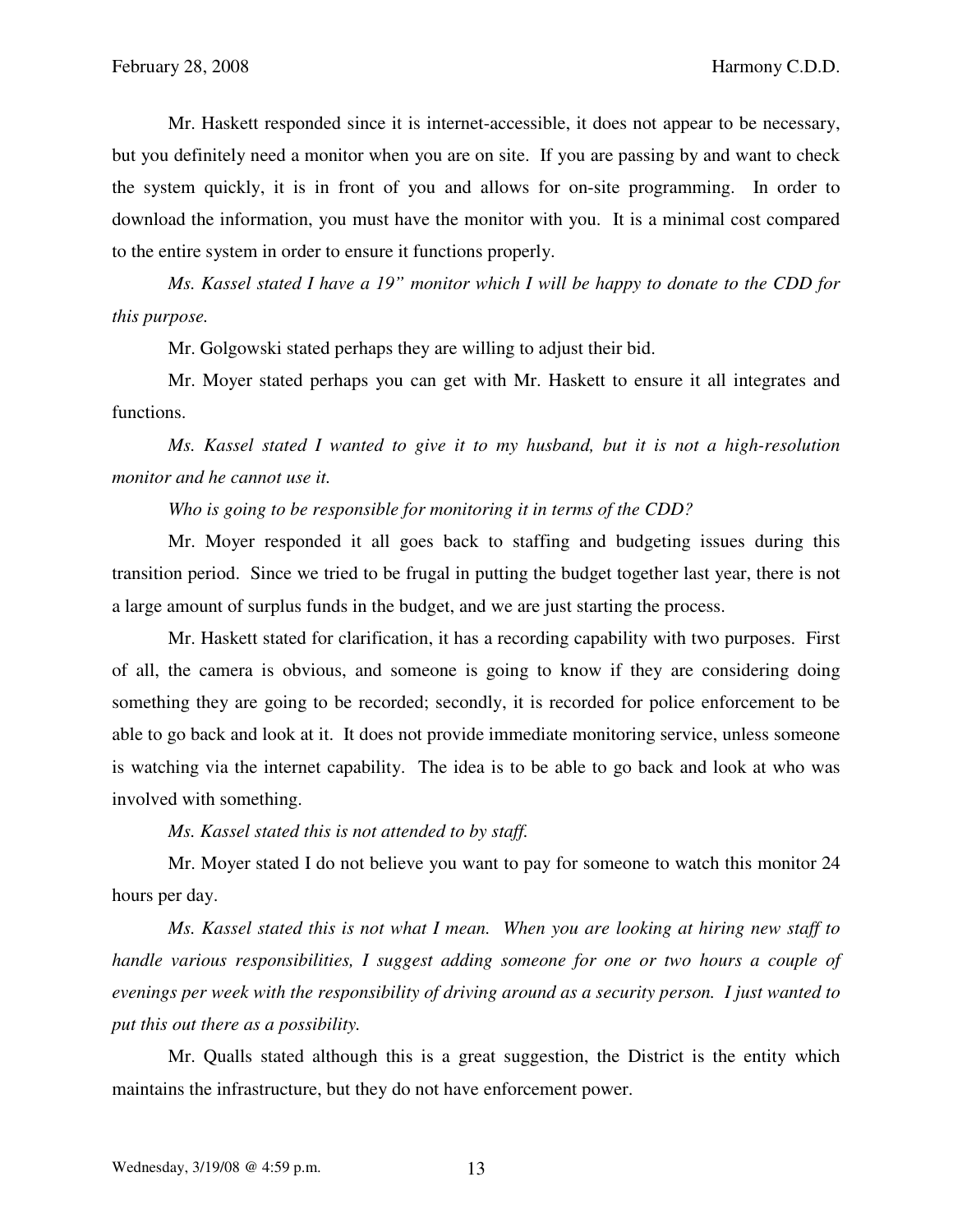Mr. Moyer stated other communities actually contract out with the Sheriff's office at a cost of \$40 per hour, which is expensive.

 Mr. Peach stated there are two other possibilities. The HOA in Verandah Park in Orlando elected to provide a process through their dues to hire off-duty Orlando police officers to survey and cover the area on a 24-hour basis. As a result, they have seen a large decrease in crime. Some communities have elected to conduct a voluntary program in conjunction with their local police department, as a second approach. The citizens themselves go through a training academy which is provided on a voluntary basis.

 *Ms. Kassel stated a third option is to assign a staff member to monitor and report to the police any issues which appear to be evolving. This person can drive through the neighborhoods to monitor and ensure everything is safe; and all residents will be aware this is taking place. There are no enforcement duties whatsoever. They are there to monitor the area and if there is something developing or in process, they need to report it.* 

 Ms. Snyder stated we have Neighborhood Watches in some areas. For example, I try to e-mail residents in my neighborhood to let me know if they are going away for a few days. This seems to have made people feel more comfortable and has helped them in a few instances, and there is no cost involved. Perhaps we should get more involved with this type of program.

 Mr. Golgowski stated this appears to be a community issue as opposed to a CDD issue, although we certainly have some facilities here in which a Neighborhood Watch or Property Owners' Association can address on a broader base.

*Ms. Kassel stated I did not see the window signs for the CDD meetings.* 

Mr. Moyer asked is this standard procedure?

 Mr. Golgowski responded I believe it was done in the past, but I am not certain whether or not it was done today. This may relate to the Welcome Center's reduction in staff.

Mr. Moyer asked was this handled by the Welcome Center staff?

Mr. Golgowski responded I believe so.

Mr. Moyer stated the District Manager does not have on-site staff to do this.

 *Ms. Kassel stated since Mr. Tome has offered to put up any signage you ask for, perhaps the District Manager can ensure they communicate as part of the process of sending the agendas to the supervisors to send an e-mail to Mr. Tome asking him to post signs with regards to the meeting date.*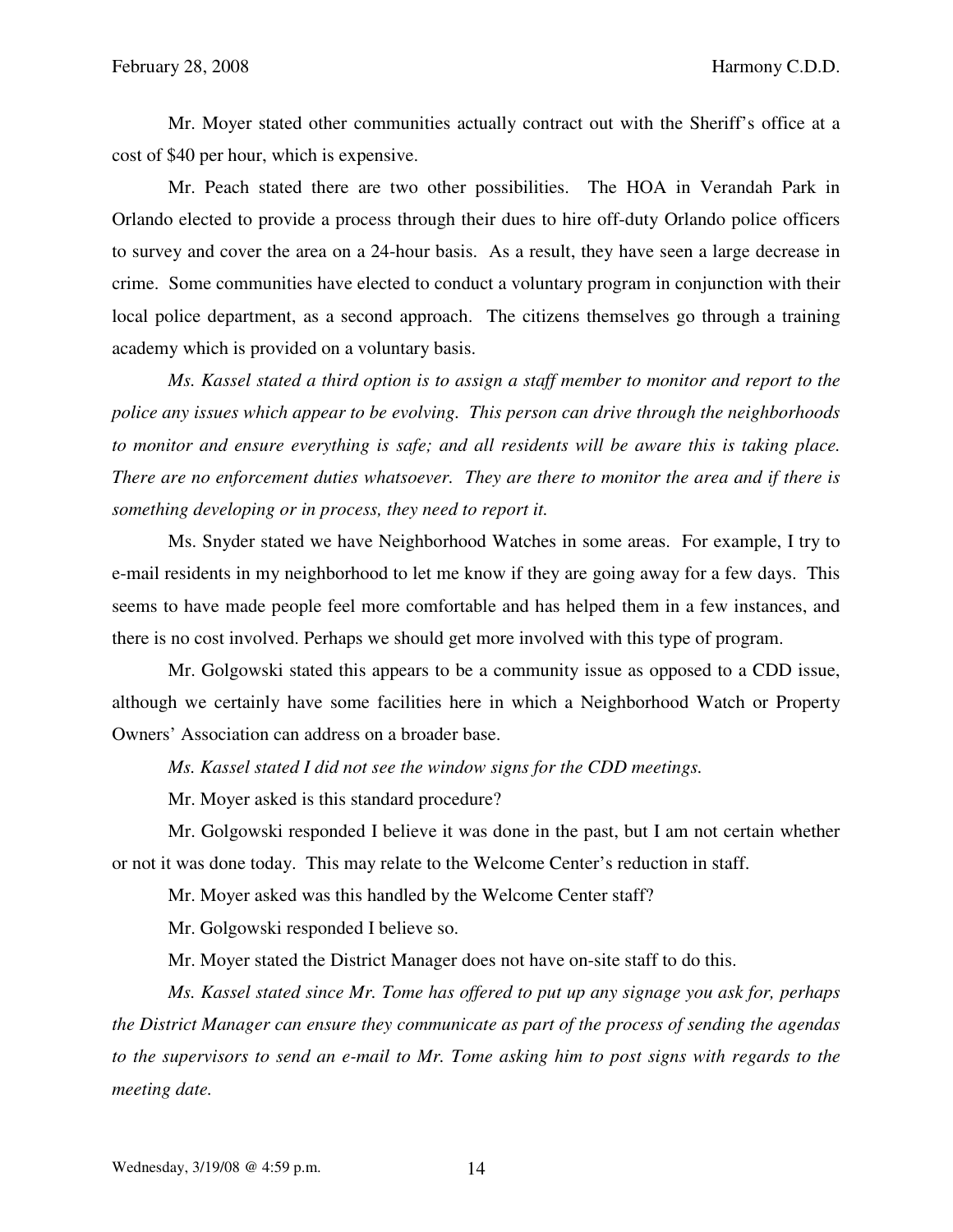*With regards to election of residents to the CDD Board, I want to know what needs to happen for this in the upcoming months.* 

 Mr. Qualls stated I will direct you to the appropriate statute after this meeting, which will indicate how the process works.

# **TENTH ORDER OF BUSINESS Approval of the January 2008 Financial Statements, Requisitions, Invoice Approval #94, Invoices and Check Run Summary**

 Mr. Peach stated I do not recall seeing additional insurance certification before, and I presume it relates to the bond issue in terms of information storage. It indicates, *Professional Services Rendered to the District for Centralized Document Repository for Client Filings*.

 Mr. Moyer stated I will look into this, but it probably is an imaging issue for District storage.

 Mr. Peach stated this is what it appears to be, but I do not recall seeing it before. I am not concerned with it, but I am curious what it was for.

Mr. Golgowski stated it appears to be an annual charge.

 Mr. Peach stated since it involves digital assurance certification, perhaps it relates to electronic repository.

Mr. Moyer stated dissemination services are related to bonds.

Mr. Peach stated it probably involves tracking and storage with regards to the bond issue.

 Mr. Moyer stated you are absolutely correct. It involves dissemination to all repositories and investors and links to and from client web sites, which is part of our Continuing Disclosure Agreement as required for the bond sale.

Mr. Peach asked did we budget for these ongoing fees of \$500?

Mr. Moyer responded that is correct. It is done on an annual basis.

There being no further discussion,

On MOTION by Mr. Peach seconded by Ms. Snyder with all in favor, the January 2008 Financial Statements, Requisitions, Invoice Approval #94, Invoices and Check Run Summary were approved.